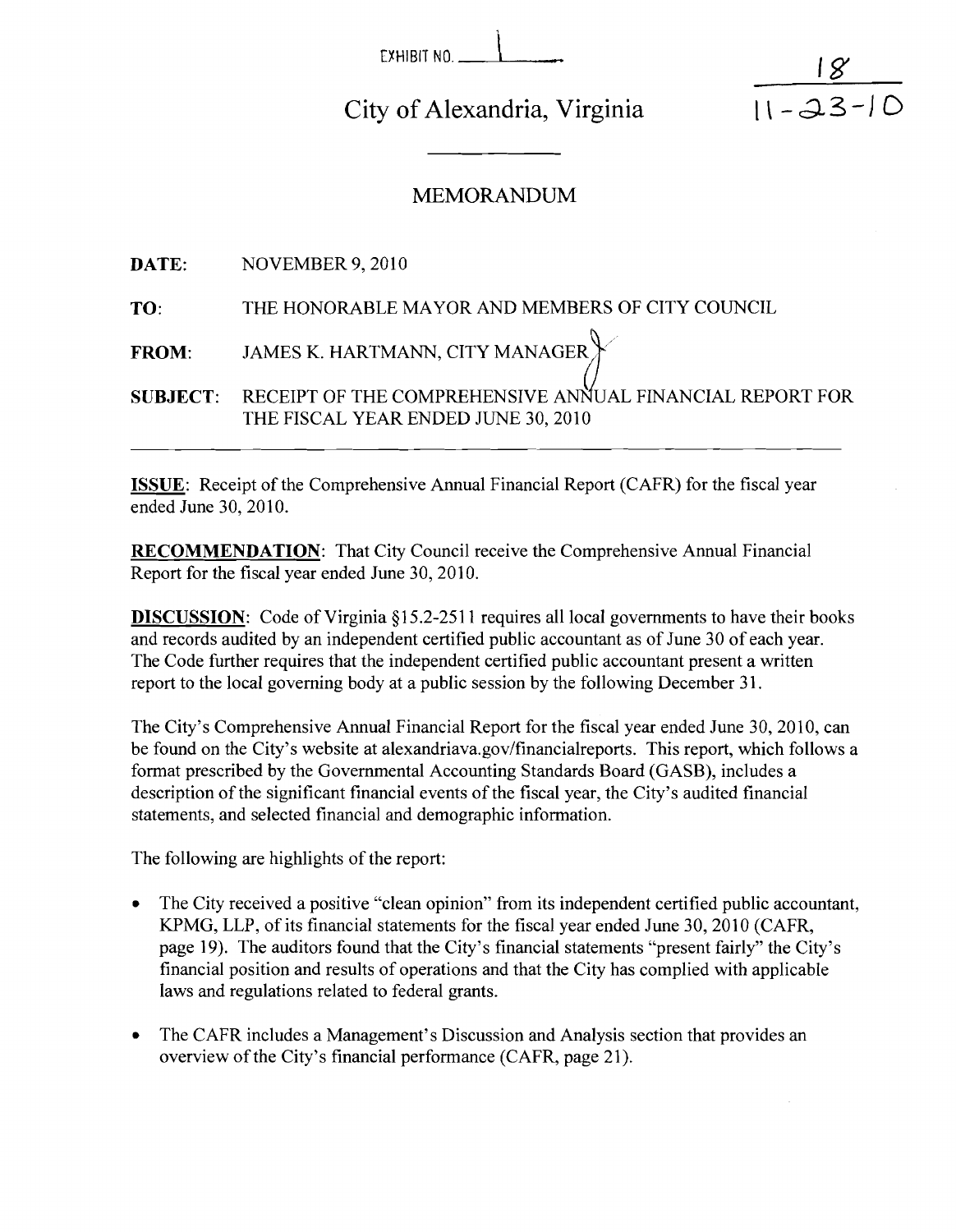- On this entity-wide basis, the City government has recorded \$378 million in net assets  $\bullet$ (CAFR, Exhibit I, page 33), including the investment in capital assets of \$248 million and capital project commitments of \$72 million. The City government's net assets increased by \$42 million in fiscal year (FY) 2010 (CAFR, Exhibit II, page 34). Of this \$42 million, \$1 million was attributable to an addition of intangible assets to comply with a new GASB requirement.
- General Fund revenues in FY 2010 totaled \$530 million (CAFR, Exhibit IV, page 36). Final  $\bullet$ General Fund expenditures totaled \$479 million and transfers to other City funds totaled \$43 million (CAFR, Exhibit IV, page 36).
- Driven largely by the an increase in the tax rate for Real Estate, FY 2010 General Fund  $\bullet$ revenues were above the amended expenditure budget by \$4 million (CAFR, Exhibit XIII, page 102). Real and personal property taxes, including penalties and interest, exceeded budget by \$8 million. This was offset by decreases in other categories: \$1.6 million in other local taxes, \$1.3 million in intergovernmental revenues, and \$0.8 million in use of money and property. The amount of \$5.4 million, which was planned to be drawn down from fund balance, did not have to be drawn down, so the total revenue surplus was \$9 million.
- As discussed in recent monthly financial reports to Council, total FY 2010 General Fund  $\bullet$ expenditures ended the year under authorized levels.
- Total General Fund Balance, which includes all spendable and nonspendable resources, was  $\bullet$ \$63 million at the end of FY 2010 (CAFR, Exhibit 111, page 36). This compares to the Total General Fund Balance of \$53 million at the end of FY 2009. Careful fiscal management and oversight of expenditures during FY 2010 was a major factor for the increase in the Total General Fund Balance.
- The Spendable (Unreserved) Fund Balance of \$58.8 million at the conclusion of FY 2010  $\bullet$ (CAFR, page 36) represents 1 1.1 percent of General Fund revenues. Spendable (Unreserved) Fund Balance is the accumulated total of all prior years' actual General Fund revenues in excess of expenditures  $-$  often referred to as "surplus"  $-$  that is available for appropriation by City Council (CAFR, page 36). This percentage is an increase over the 9.3 percent at the end of FY 2009 and is above the floor of 10.0 percent.
- The Unassigned (Undesignated) General Fund Balance of \$28.4 million at the conclusion of  $\bullet$ FY 2010 (CAFR, page 9) represents 5.3 percent of General Fund revenues. Unassigned (Undesignated) General Fund Balance is the accumulated total of all prior years actual General Fund revenues in excess of expenditures, less nonspendable balances, such as inventory and encumbrances, and amounts committed or assigned for specific uses, such as operating and capital budgets, self-insurance, other post employment benefits and ongoing projects (CAFR, page 54). This percentage is an increase over the 4.7 percent at the end of FY 2009 and is close to the City's target of 5.5 percent and above the floor of 4.0 percent.